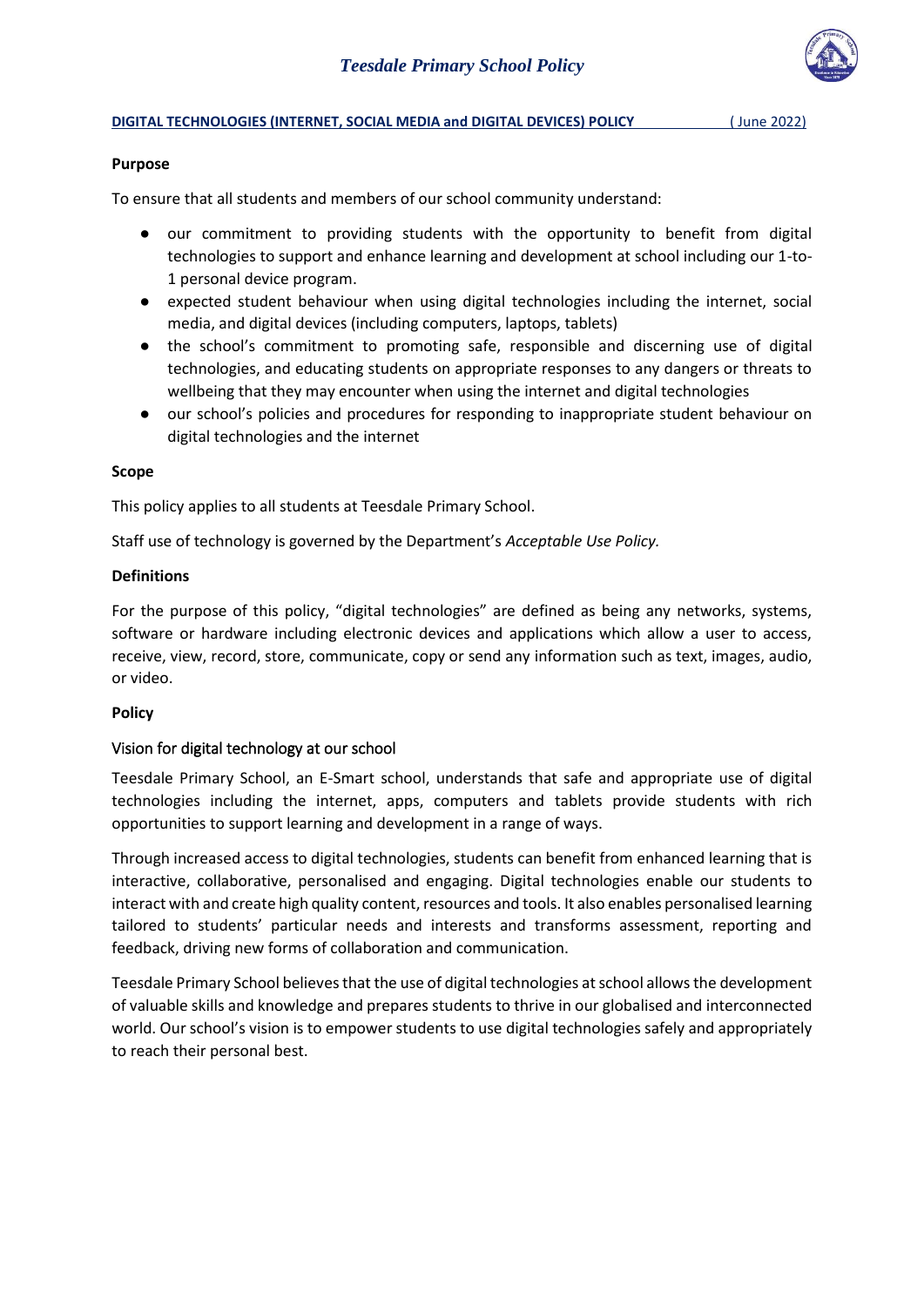

## **iPads at Teesdale Primary School**

Years 3-6 classes at Teesdale Primary School are delivered with the use of iPads. Students must bring a charged iPad to school each day to be used during class time for different learning activities.

Our school operates a Bring Your Own Device (BYOD) program, which means students must bring their own purchased iPad with them to school each day. Teesdale Primary School has special arrangements with JB Hi-Fi, a local computer store that offers discounted prices for the purchase of iPads for Teesdale Primary School students.

Students are required to have their own iPad that must:

| Form Factor Type        | 6th Generation iPad (2018) or newer<br>iPad Air 2 Gen 2 (2018) or newer with Wifi<br>iPad mini 4 or newer with Wifi<br>(all non jailbroken) |  |
|-------------------------|---------------------------------------------------------------------------------------------------------------------------------------------|--|
| <b>Operation System</b> | This needs to be the proprietary Apple iOS operation<br>system                                                                              |  |

Meet the minimum technical specifications:

- have access to the following apps: Garage Band, iMovie, Blockly, Kahoot, Pic Collage, Popplet lite, QR Reader, Find my iPhone, Google Earth, Google Drive, Google Classroom, Google Docs, Google Sheets, Google Slides.
- be available for use at school each day, fully charged.

Please note that our school does not have insurance to cover accidental damage to students' iPads, and parents/carers are encouraged to consider obtaining their own insurance for their child's iPad. Teesdale Primary School is in no way responsible for any repairs to your iPad. Teesdale Primary School is in no way responsible for any insurances. Teesdale Primary School is in no way responsible for warranty claims.

Teesdale Primary School has in place arrangements to support families who may be experiencing long or short-term hardship to access iPads for schoolwork. We also have a number of spare iPads that can be loaned (use during school hours) to students in certain circumstances.

Students, parents and carers who would like more information or assistance regarding our BYOD program are encouraged to contact The BYOD Program Coordinator at Teesdale Primary School, 5281 5218.

# Safe and appropriate use of digital technologies

Digital technology, if not used appropriately, may present risks to users' safety or wellbeing. At Teesdale Primary School, we are committed to educating all students to be safe, responsible and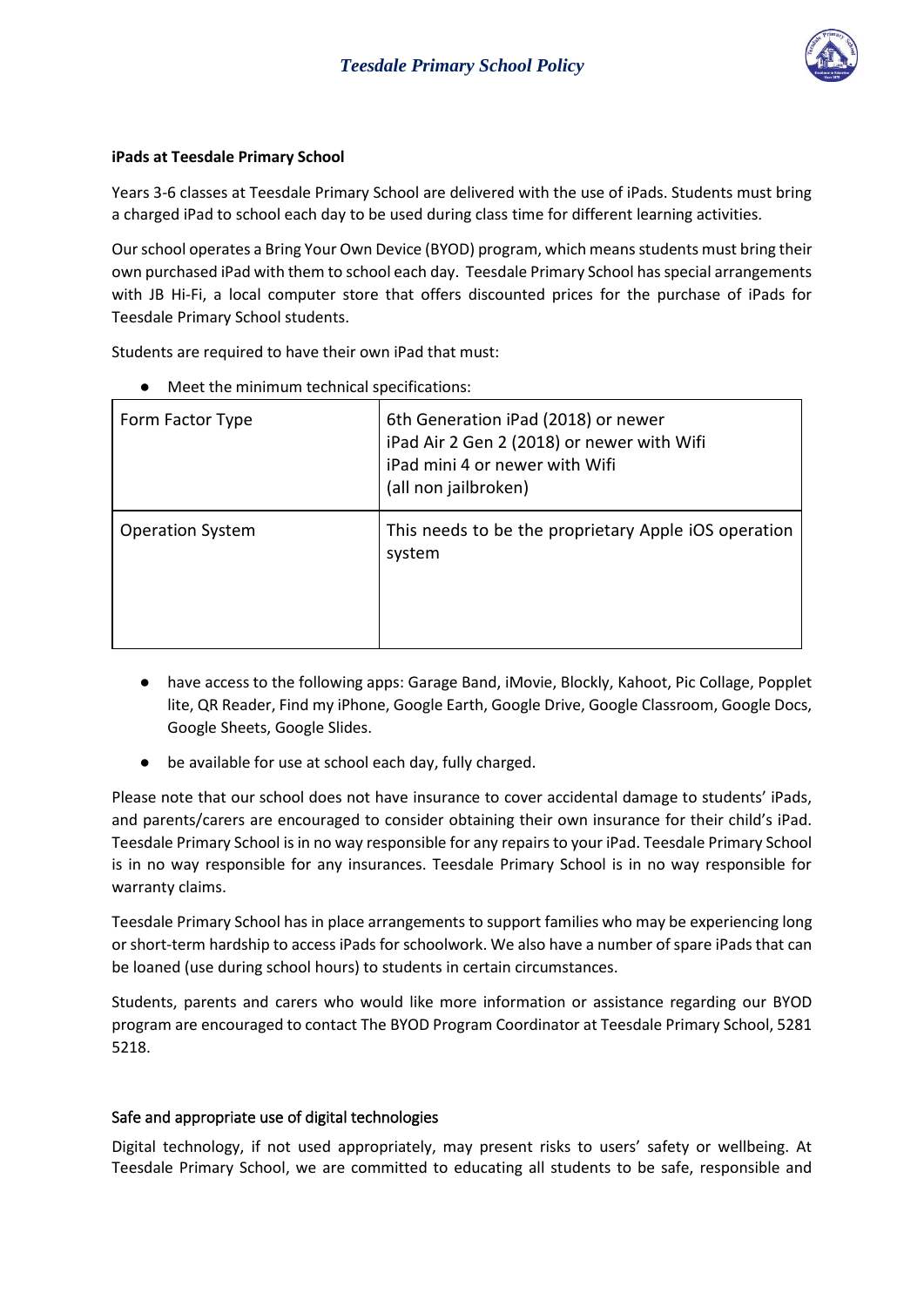

discerning in the use of digital technologies, equipping them with skills and knowledge to navigate the digital age.

At Teesdale Primary School all students participate in weekly Digital Technology lessons as well as incidental use of devices at other times of the school week.

During these lessons, teachers will teach and promote that at Teesdale primary School we:

- use online sites and digital tools that support students' learning, and focus our use of digital technologies on being learning-centred
- restrict the use of digital technologies in the classroom to specific uses with targeted educational or developmental aims
- supervise and support students using digital technologies in the classroom
- effectively and responsively address any issues or incidents that have the potential to impact on the wellbeing of our students
- have programs in place to educate our students to be promoting safe, responsible and discerning use of digital technologies, including Digital Technology lessons**.**
- educate our students about digital issues such as online privacy, intellectual property and copyright, and the importance of maintaining their own privacy online
- actively educate and remind students of our *Student Engagement* policy that outlines our School's values and expected student behaviour, including online behaviours
- have an Acceptable Use Agreement outlining the expectations of students when using digital technology at school
- use clear protocols and procedures to protect students working in online spaces, which includes reviewing the safety and appropriateness of online tools and communities, removing offensive content at earliest opportunity
- educate our students on appropriate responses to any dangers or threats to wellbeing that they may encounter when using the internet and other digital technologies
- provide a filtered internet service to block access to inappropriate content
- refer suspected illegal online acts to the relevant law enforcement authority for investigation
- support parents and carers to understand safe and responsible use of digital technologies and the strategies that can be implemented at home through regular updates in our newsletter and annual information sheets.

Distribution of school owned devices to students and personal student use of digital technologies at school will only be permitted where students and their parents/carers have completed a signed Acceptable Use Agreement.

At the beginning of each school year, all students are allocated a Google Drive password. This allows access to the Google App Suite. Students must use the password that is allocated, as it is stored by the BYOD Coordinator and Google Administrator. It is the responsibility of all students to protect their own password and not divulge it to another person. If a student or staff member knows or suspects an account has been used by another person, the account holder must notify The BYOD Program Coordinator as appropriate, immediately.

All messages created, sent or retrieved on the school's network are the property of the school. The school reserves the right to access and monitor all messages and files on the computer system, as necessary and appropriate. Communications including text and images may be required to be disclosed to law enforcement and other third parties without the consent of the sender.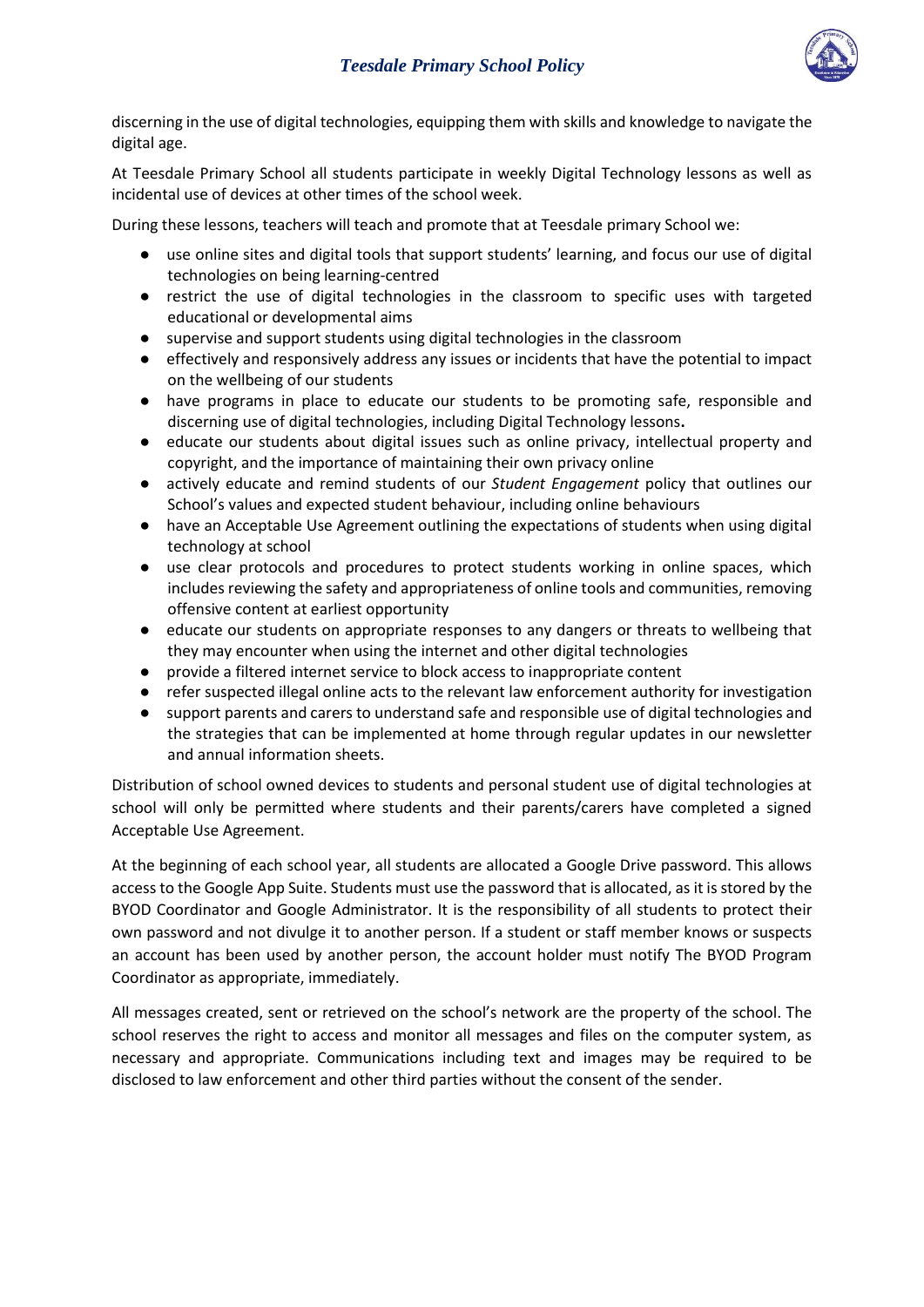

## Student behavioural expectations

When using digital technologies, students are expected to behave in a way that is consistent with Teesdale Primary School's *Statement of Values, Student Wellbeing and Engagement* policy, and *Bullying Prevention* policy.

When a student acts in breach of the behaviour standards of our school community (including cyberbullying, using digital technologies to harass, threaten or intimidate, or viewing/posting/sharing of inappropriate or unlawful content), Teesdale Primary School will institute a staged response, consistent with our policies and the Department's *Student Engagement and Inclusion Guidelines.*

Breaches of this policy by students can result in a number of consequences which will depend on the severity of the breach and the context of the situation. This includes:

- removal of network access privileges
- removal of email privileges
- removal of internet access privileges
- removal of printing privileges
- Loss of use of device for a specific period time
- other consequences as outlined in the school's *Student Wellbeing and Engagement* and *Bullying Prevention* policies.

#### **REVIEW CYCLE**

This policy was created in June 2022 and is scheduled for review in June 2024.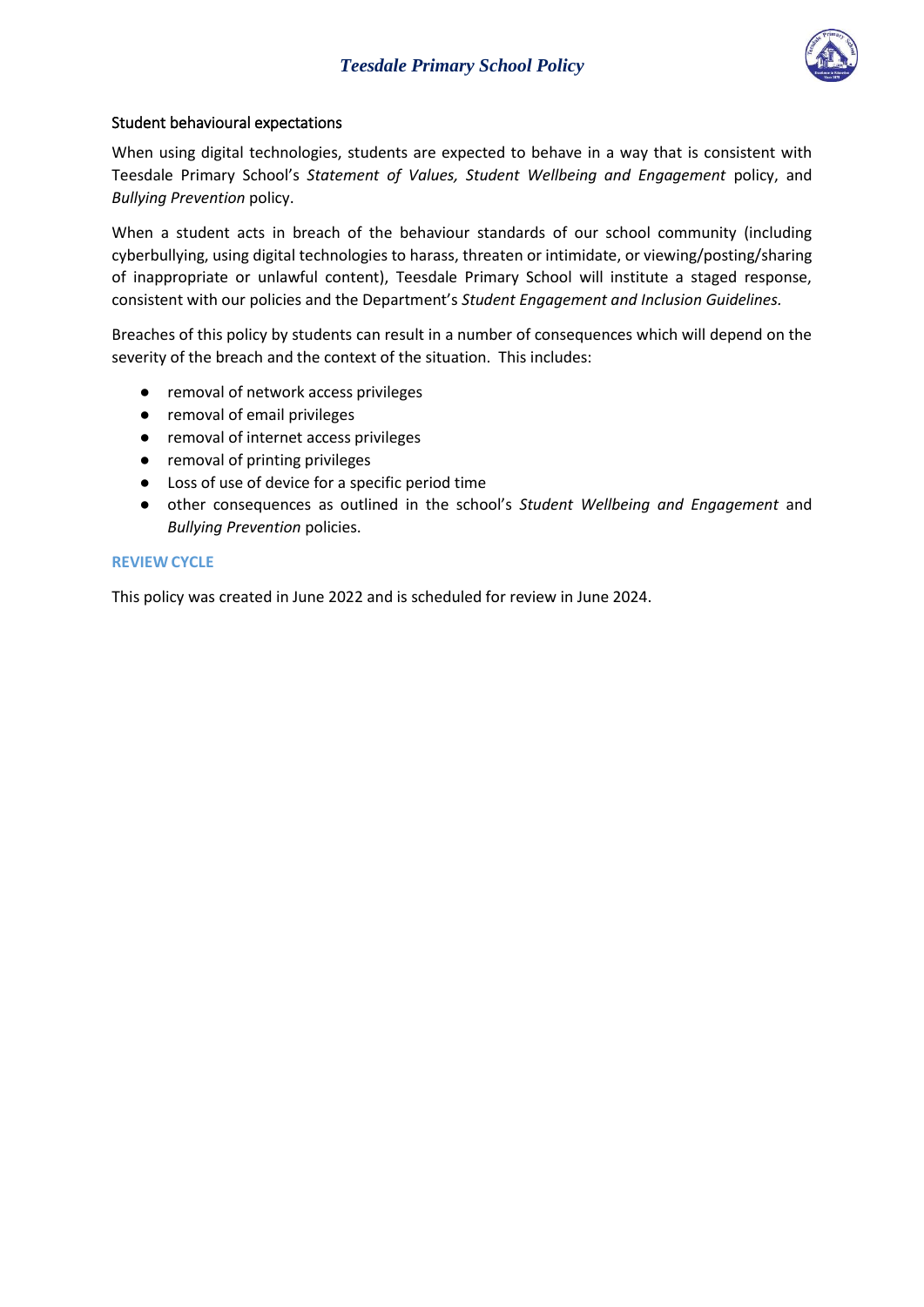

## **ANNEXURE A: ACCEPTABLE USE AGREEMENT**

### **Acceptable Use Agreement of Electronic Devices**

Central to the core values of the school is the challenge we set to be innovative and inspiring in our search for excellence in curriculum, teaching, learning, performance and relationships, which produces engaged and lifelong learners capable of shaping our future.

## *Definition*

The *Acceptable Use Agreement* applies to digital technologies, social media tools and learning environments established by our school or accessed using school owned networks or systems, including (although are not limited to):

- School owned ICT devices (e.g. desktops, laptops, printers, scanners)
- Email and instant messaging
- Internet, Google Docs
- Social networking sites (e.g. Facebook, SuperClubsPLUS)
- Video and photo sharing websites (e.g. Picasa, YouTube)
- Blogs
- Forums, discussion boards and groups (e.g. Google groups, Whirlpool)
- Wikis (e.g. Wikipedia)
- Video and podcasts
- Video-conferences and web-conferences.

This *Acceptable Use Agreement* applies when I am using any of the above digital technologies at school, at home, during school excursions, camps and extra-curricular activities.

### *Student Declaration*

Digital Technologies including iPads are the property of Teesdale Primary School – Do not take them for granted or use them for personal use.

When I use digital technologies at Teesdale Primary School, I agree to be a safe, responsible and ethical user at all times, by:

- respecting others and communicating with them in a supportive manner
- never writing or participating in online bullying *(for example, forwarding messages and supporting others in harmful, inappropriate or hurtful online behaviours)*
- protecting my privacy; **not** giving out personal details, including my full name, telephone number, address, passwords and images
- protecting the privacy of others; never posting or forwarding their personal details or images without their consent
- talking to a teacher if I personally feel uncomfortable or unsafe online, or if I see others participating in unsafe, inappropriate or hurtful online behaviours
- carefully considering the content that I upload or post online; this is often viewed as a personal reflection of who I am
- investigating the terms and conditions (e.g. age restrictions, parental consent requirements) If my understanding is unclear I will seek further explanation from a trusted adult
- handling ICT devices with care and notifying a teacher if it is damaged or requires attention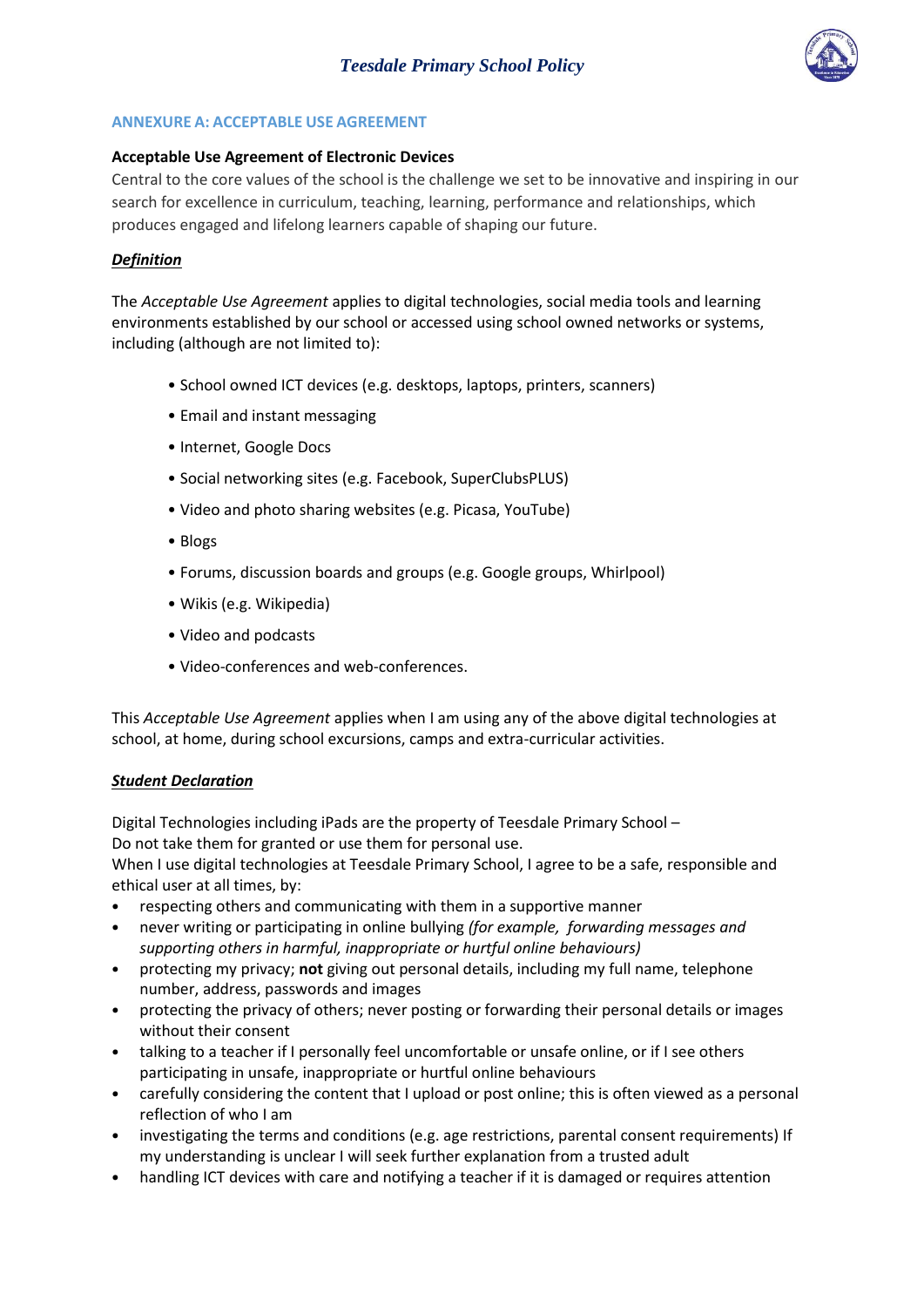

- Abiding by copyright regulations. If necessary, I will request permission to use images, text, audio and video and cite references.
- not interfering with any device or it's security settings, the data of another user or attempting to log into Google docs and or other programs with a user name or password of another student
- Not bringing to school or downloading unauthorised programs, including games, movies and music etc.
- keeping the device on silent during class times;
- respecting the privacy of others; only taking photos or recording sound or video at school when I have formal consent or it is part of an approved lesson

# *Please respect school property and do not:*

- Take photos without a teacher's permission.
- Add or delete apps.
- Make changes to settings without a teacher's permission.
- Deliberately damage an iPad due to misuse or lack of care.
- Communicate via the iPad in a hurtful, unsafe way.
- Inappropriately use of the iPad such as accessing games or other apps off task. (Apps used in free time are to be determined by the teacher)

## *Consequences*

Any breach of these basic requirements could result in:

- Costs involved in repair/replacement being payable by you.
- Your Google Drive account being suspended.
- The removal of iPad / digital technologies privileges.
- Other disciplinary action as determined by the Principal.

# *Parent Advice*

# *Please keep this as a resource to use at home.*

At school the internet is mostly used to support teaching and learning. However, at home it is often used differently. Not only is it a study resource for students, but it is being used as a social space to meet, play and chat. The internet can be lots of fun.

If you have the internet at home, encourage your child to show you what they are doing online. If not, see if you can make a time to visit the school to see their work and how the school uses the internet. Bullying, stranger danger, gossip, telling the wrong people personal information have long been issues for young people growing up. These are all behaviours which are present online. These are not 'virtual' issues. They are real and can be hard, and hurt.

- Make some time to sit with your child to find out how they are using the internet and who else is involved in any online activities.
- Ask them to give you a tour of their space if they are using a site which allows them to chat, publish photos, play games etc.
- Always get them to set their space to 'Private' if they use a social networking site like Kik, Instagram or Facebook. This way they are in control of who can contact them and access their information). The age restriction for Facebook, Instagram, Snapchat and many other social media platforms is 13+ years.
- Have the computer with internet access set up in a shared place in the house not your child's bedroom!
- Negotiate appropriate times for your child's online activities and use of mobile phones.
- Ask questions when your child shows you what they are doing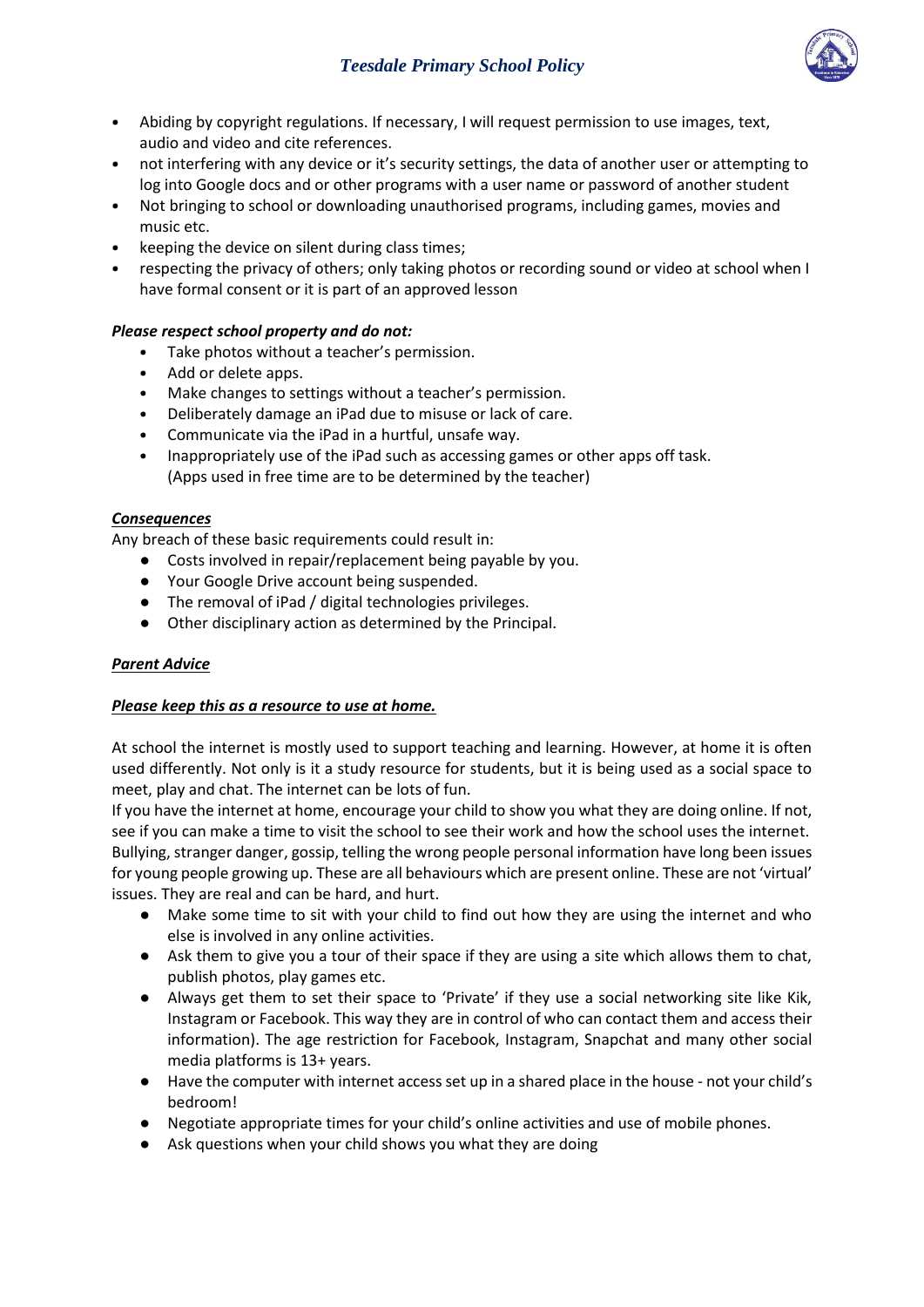

- $\rightarrow$  How does it work? How do you set it up?
- $\rightarrow$  Can you block out people? How is that done
- → Who else is sharing this space or game?
- → Did you know them before, or 'meet' them online, and what do you know about them?
- → Why is this so enjoyable? What makes it fun?
- → Can you see any risks or dangers in the activities? What would you say to warn/inform a younger child who was going to start using the space?
- → What are you doing to protect yourself or your friends from these potential dangers?
- → When would you inform an adult about an incident that has happened online that concerns you?

This informal type of questioning can provide you with both a great way for you the parent and your child to interact and communicate and also a way you can learn the ins and outs of the internet with your child as your teacher.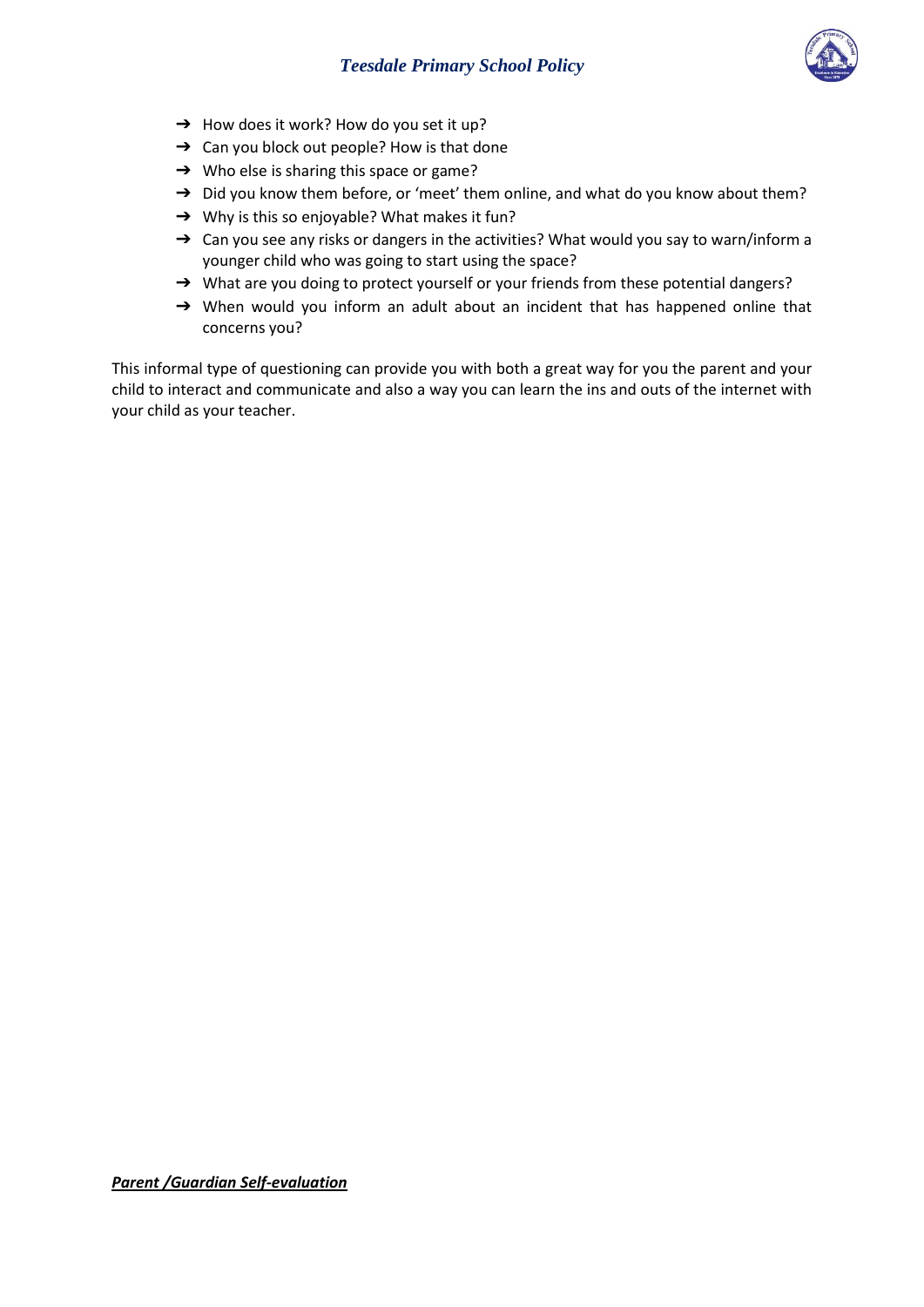

### *How Cyber smart are you?*

|                                                                                                                     | <b>Frequently</b> | <b>Sometimes</b> | Not really |
|---------------------------------------------------------------------------------------------------------------------|-------------------|------------------|------------|
| I monitor and supervise my child's computer use.                                                                    |                   |                  |            |
| I am familiar and confident with computers.                                                                         |                   |                  |            |
| I set clear rules and guidelines for my child to use computers.                                                     |                   |                  |            |
| I talk to my child about computer use and potential dangers and<br>pitfalls.                                        |                   |                  |            |
| I know how to manage the parental settings in browsers and on<br>computers.                                         |                   |                  |            |
| I keep informed about online and cyber safety issues.                                                               |                   |                  |            |
| I talk to my kids about computer and internet use. I know what<br>they are doing on computers and online.           |                   |                  |            |
| I know about the government's Cyber smart & Staysmartonline<br>websites.                                            |                   |                  |            |
| I expect my kids to use computers and internet in an area where<br>I can see what they are doing.                   |                   |                  |            |
| I have told my child never to respond to messages or emails<br>from people they do not know                         |                   |                  |            |
| I have told my child not to give any personal details, such as<br>phone numbers, address, and passwords online.     |                   |                  |            |
| I have told my children what they should do if they see<br>language, pictures or other inappropriate things online. |                   |                  |            |
| I have my own Facebook and other accounts so I can monitor<br>my child's online activities.                         |                   |                  |            |

Most ticks in:

**'Frequently'**: Congratulations! You are definitely in the online loop.

'Sometimes': Good effort! It's not easy to keep up with things, but you are getting there.

**'Not really**': Tonight is your first step towards becoming more aware of some of the risks and better managing your child's computer use.

For further support with online issues students can call Kids Helpline on **1800 55 1800**. Parents/carers call Parent line **132289**